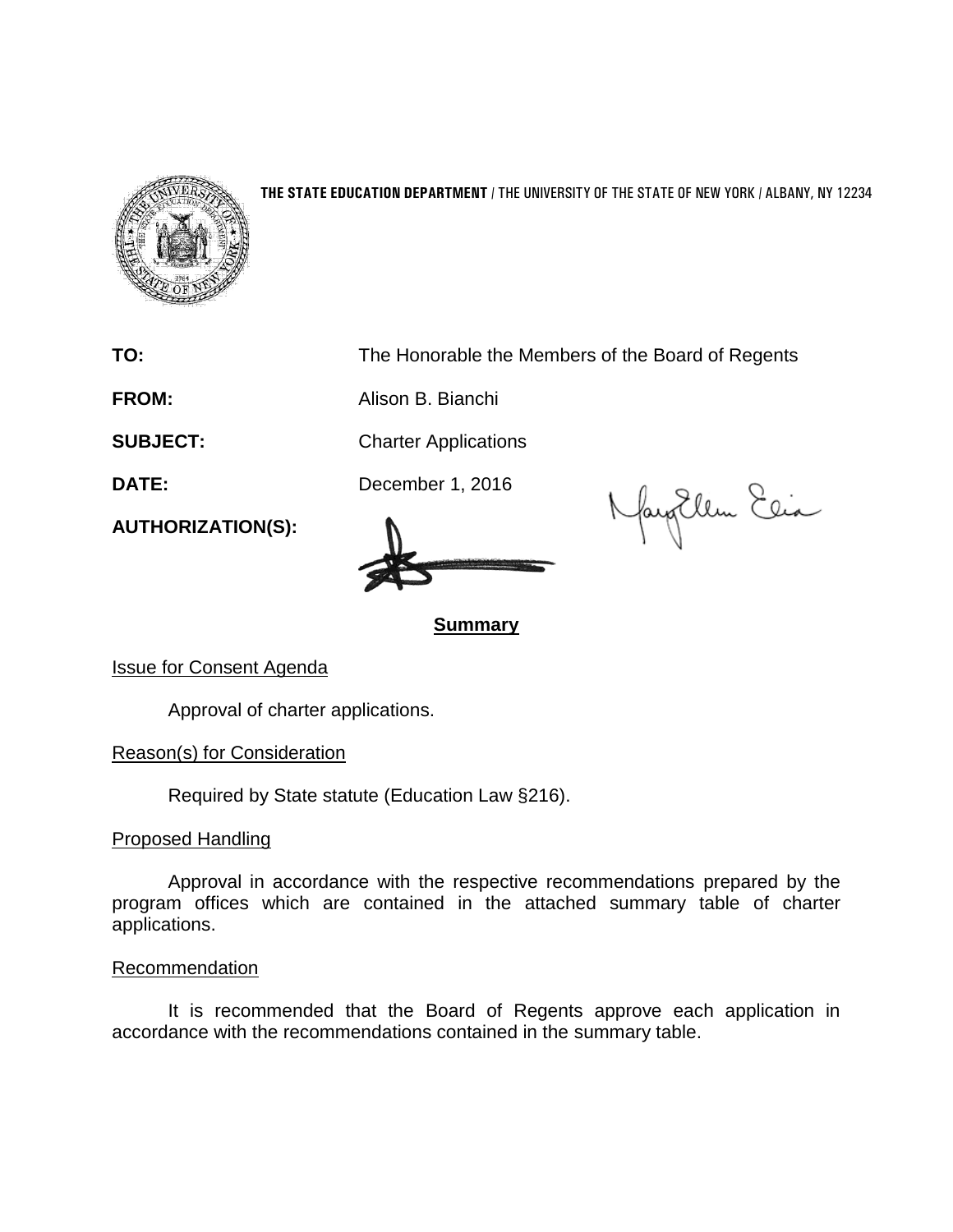## **Summary Table**

| <b>Name of Institution</b>                                               | Program<br>Area | <b>County</b><br>(City/Town)<br>of Location | <b>Description of Charter Action(s)</b>                                                                                                                                                                                                                                                                       |
|--------------------------------------------------------------------------|-----------------|---------------------------------------------|---------------------------------------------------------------------------------------------------------------------------------------------------------------------------------------------------------------------------------------------------------------------------------------------------------------|
| Interlaken Public<br>Library                                             | <b>CE</b>       | Seneca<br>(Interlaken)                      | Amend charter to:<br>change the trustee range to<br>$\bullet$<br>be not less than five nor<br>more than nine;<br>designate Commissioner as<br>$\bullet$<br>agent for service; and<br>update IRS dissolution<br>language.                                                                                      |
| Museum of Biblical Art                                                   | <b>CE</b>       | New York<br>(New York)                      | Dissolve provisional charter.                                                                                                                                                                                                                                                                                 |
| <b>Red Hook Public</b><br>Library                                        | <b>CE</b>       | <b>Dutchess</b><br>(Red Hook)               | Amend charter to:<br>change the trustee range to<br>$\bullet$<br>be not less than five nor<br>more than seven;<br>designate the library's<br>service area to be<br>coterminous with the Village<br>of Red Hook;<br>designate Commissioner as<br>agent for service; and<br>update IRS dissolution<br>language. |
| Sag Harbor Fire<br><b>Department Antique</b><br><b>Fire Truck Museum</b> | <b>CE</b>       | <b>Suffolk</b><br>(Sag Harbor)              | Extend provisional charter for five<br>years.                                                                                                                                                                                                                                                                 |
| <b>Wallkill Public Library</b>                                           | <b>CE</b>       | <b>Ulster</b><br>(Wallkill)                 | Amend charter to:<br>change the trustee range to<br>be not less than seven nor<br>more than eleven;<br>specify eligibility<br>requirements for election to<br>the board of trustees; and<br>to change the corporate<br>address.                                                                               |
| <b>Westchester Children's</b><br><b>Museum</b>                           | <b>CE</b>       | Westchester<br>(Rye)                        | Extend provisional charter for five<br>years.                                                                                                                                                                                                                                                                 |